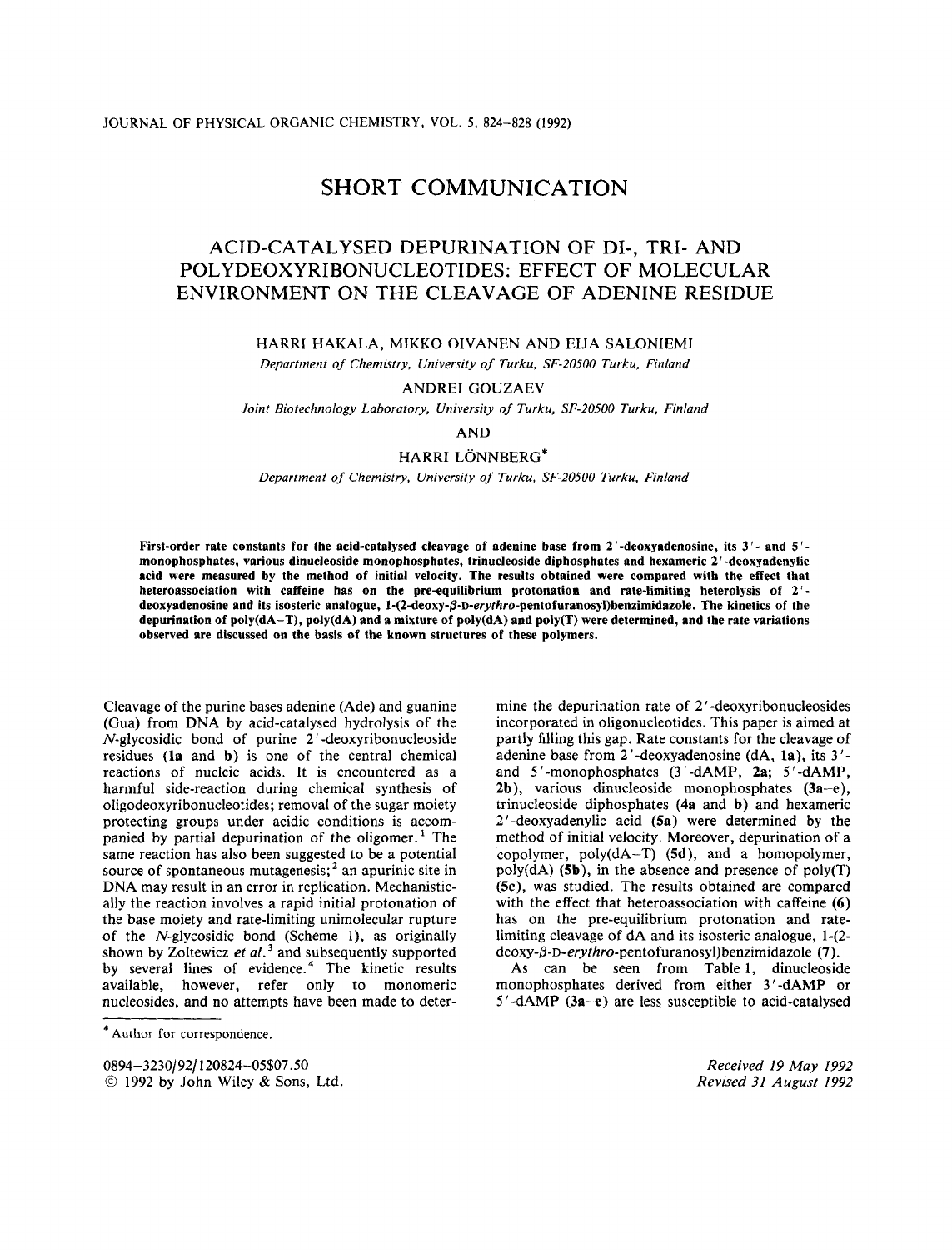







2a: 3'-dAMP,  $R^1 = PO(OH)_2$ ,  $R^2 = H$ <br>b: 5'-dAMP,  $R^1 = H$ ,  $R^2 = PO(OH)_2$ 



3a:  $B^1$ = Ade,  $B^2$ = Thy b:  $B^1$ = Thy.  $B^2$ = Ade c:  $B^1 = Ade$ .  $B^2 = Cyt$ <br>d:  $B^1 = Cyt$ .  $B^2 = Ade$ <br>e:  $B^1 = Ade$ .  $B^2 = Ade$ 



 $4a: B^1 = Thy. B^2 = Ade$ <br> $b: B^1 = B^2 = Ade$ 



depurination than dA. The relative depurination rates compared with dA at pH 2 and  $303 \cdot 2$  K are dApT (3a)  $0.30$ , TpdA (3b)  $0.35$ , dApdC (3c)  $0.21$ , dCpdA (3d)  $0.35$  and dApdA (3e)  $0.26$ . On going to trinucleoside diphosphates the depurination is further decelerated, the relative rates being TpdApT (4a) 0.10 and dApdApdA (4b) 0.19. A considerable part of these rate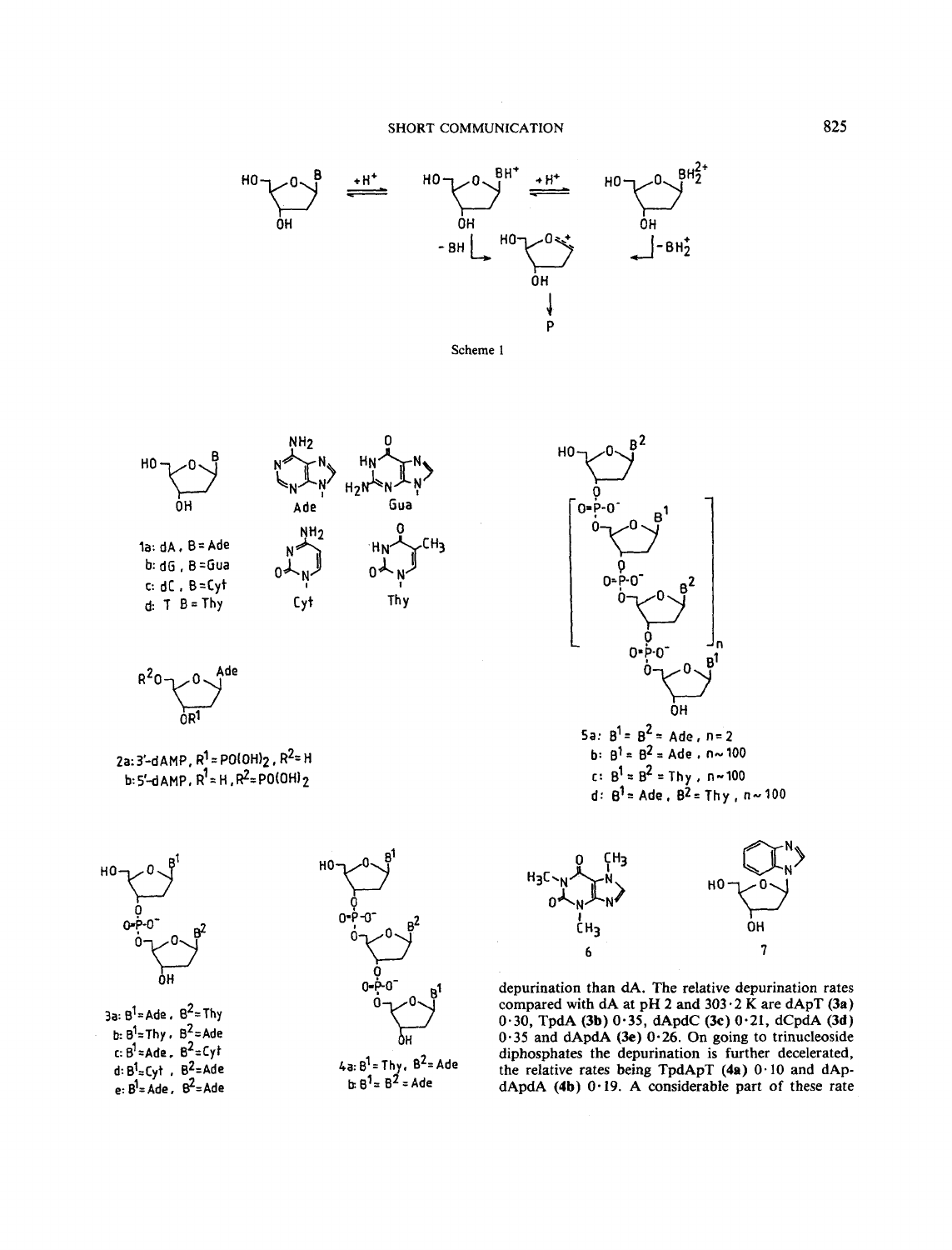retardations may be attributed to phosphorylation of a value of 3'-AMP is known to be equal to that of adeno-<br>sugar hydroxyl function; the depurination rate of both sine (3.6 at 298.2 K,  $I = 0.1$  moldm<sup>-3</sup>), and 5'-AMP latter retardation results from destabilization of the  $I = 0.1 \text{ mol dm}^{-3}$ . <sup>5,6</sup><br>oxocarbenium ion intermediate rather than from The origin of the higher hydrolytic stability of oxocarbenium ion intermediate rather than from

sugar hydroxyl function; the depurination rate of both sine  $(3.6$  at  $298.2$  K,  $I = 0.1$  moldm<sup>-3</sup>), and 5'-AMP  $3'$ -dAMP is about half that of dA. The is even slightly more basic  $(pK_a = 3.8$  at  $298.2$  K, is even slightly more basic  $(pK_a = 3.8)$  at 298.2 K,  $I = 0.1$  moldm<sup>-3</sup>).<sup>5,6</sup>

decreased basicity of the base moiety, since the  $pK_a$  dinucleoside monophosphates  $(3a-e)$  and trinucleoside

Table 1. First-order rate constants<sup>a</sup> for the acid-catalysed depurination of 2'-deoxyadenosine, its monophosphates and various di-, tri- and oligonucleotides

| Compound                       | T/K           | $-Log([H^+]/mol dm^{-3})$ | $k_{\text{obs}}/10^{-6}$ s <sup>-1</sup> |
|--------------------------------|---------------|---------------------------|------------------------------------------|
| $dAdo$ $(la)$                  | $303 \cdot 2$ | $2 \cdot 00^{\rm b}$      | $22.3 \pm 0.6^{d}$                       |
|                                | 303.2         | 4.55 <sup>c</sup>         | $0.136 \pm 0.003$                        |
|                                | $363 \cdot 2$ | 4.71 <sup>c</sup>         | $45.3 \pm 0.6$                           |
| $3'$ -dAMP $(2a)$              | $303 - 2$     | $2 \cdot 00$              | $13.4 \pm 0.3$                           |
|                                | $303 - 2$     | 4.55                      | $0.052 \pm 0.003$                        |
| $5'$ -dAMP $(2b)$              | $303 - 2$     | 2.00                      | $12.5 \pm 0.4$                           |
|                                | $303 - 2$     | 4.55                      | $0.059 \pm 0.003$                        |
| dApT(3a)                       | $303 - 2$     | 2.00                      | $6.7 \pm 0.3$                            |
|                                | $303 - 2$     | 4.55                      | $0.036 \pm 0.003$                        |
|                                | $363 - 2$     | 4.71                      | $14.2 \pm 0.3$                           |
| TpdA(3b)                       | $303 - 2$     | $2 - 00$                  | $7.7 \pm 0.3$                            |
|                                | $303 \cdot 2$ | 4.55                      | $0.035 \pm 0.002$                        |
|                                | $363 - 2$     | 4.71                      | $16.8 \pm 0.3$                           |
| dApdC(3c)                      | 303.2         | 2.00                      | $4.6 \pm 0.5$                            |
|                                | 363.2         | 4.71                      | $17.3 \pm 0.1$                           |
| $dCpdA$ (3d)                   | $303 \cdot 2$ | $2 \cdot 00$              | $7.8 \pm 1.2$                            |
|                                | $363 - 2$     | 4.71                      | $21.9 \pm 0.6$                           |
| $dApdA$ (3e)                   | $303 - 2$     | 2.00                      | $5.9 \pm 0.8$                            |
| TpdApT(4a)                     | 303.2         | 2.00                      | $2 \cdot 3 \pm 0 \cdot 1$                |
| dApdApdA (4b)                  | 303.2         | 2.00                      | $5.3 \pm 0.1$                            |
| dAp(dAp) <sub>4</sub> dA (5a)  | $303 \cdot 2$ | 2.00                      | $4.3 \pm 0.1$                            |
| Poly $(dA)$ (5b)               | $303 - 2$     | 2.00                      | $0.10 \pm 0.05$                          |
| $Poly(dA) + poly(T)$ (5b + 5c) | $303 - 2$     | $2 - 00$                  | $25 \pm 3$                               |
| Poly $(dA-T)$ (5d)             | $303 - 2$     | $2 \cdot 00$              | $3.2 \pm 0.4$                            |

**"Obtained by the method** of **initial velocity.** 

**h**Adjusted with hydrogen chloride,  $I = 0.1$  moldm<sup>-3</sup> with sodium chloride.

<sup>c</sup> Adjusted with an acetic acid-sodium acetate buffer,  $I = 0.1$  moldm<sup>-3</sup> with sodium chloride.

~~ ~

**'Standard deviation** of **mean of 12 samples.** 

| 1 V 7                       |                                                |                                               |                                               |              |  |  |
|-----------------------------|------------------------------------------------|-----------------------------------------------|-----------------------------------------------|--------------|--|--|
| $[6]$ /mol dm <sup>-3</sup> | $k_{\text{obs}}(1a)/10^{-4}$ s <sup>-1 a</sup> | $k_{\text{obs}}(1a)/10^{-6}$ s <sup>-1b</sup> | $k_{\text{obs}}(7)/10^{-6}$ s <sup>-1 c</sup> | $pK_a(1a)^d$ |  |  |
|                             | $2.70 \pm 0.03$ <sup>e</sup>                   | $1.25 \pm 0.07$                               | $0.64 \pm 0.04$                               | 3.66         |  |  |
| 0.0125                      | $2.54 \pm 0.02$                                | $1.21 \pm 0.07$                               | $0.87 \pm 0.05$                               | 3.49         |  |  |
| 0.025                       | $2.56 \pm 0.02$                                | $1.14 \pm 0.07$                               | $0.94 \pm 0.05$                               | 3.41         |  |  |
| 0.050                       | $2.35 \pm 0.03$                                | $1.05 \pm 0.06$                               | $0.87 \pm 0.07$                               | 3.30         |  |  |
| 0.075                       | $2.44 \pm 0.04$                                | $0.97 \pm 0.06$                               | $1.07 \pm 0.05$                               |              |  |  |
| 0.100                       | $2.31 \pm 0.01$                                | $0.92 \pm 0.06$                               |                                               | $3 \cdot 17$ |  |  |

Table 2. First-order rate constants for the acid-catalysed depurination of 2'-deoxyadenosine (1a) and 1-(2-deoxy-ß-D-erythro**pentofuranosy1)benzimidazole (7),** and the pKa values **of** N-1-protonated 2'-deoxyadenosine at various concentrations of caffeine *(6* )

<sup>a</sup> In hydrochloric acid  $(0.1 \text{ mol dm}^{-3})$  at  $303.2 \text{ K}$ .

<sup>h</sup> In acetic acid-sodium acetate (0.5 and 0.1 moldm<sup>-3</sup>, respectively) buffer at 313.2 K.

**'In hydrochloric acid** (0.1 **moldm-') at 313'2 K.** 

**At 298.2 K;**  $I = 0.1$  **moldm<sup>-3</sup>** with sodium chloride.

**'Standard deviation** of **mean** of **12 samples.**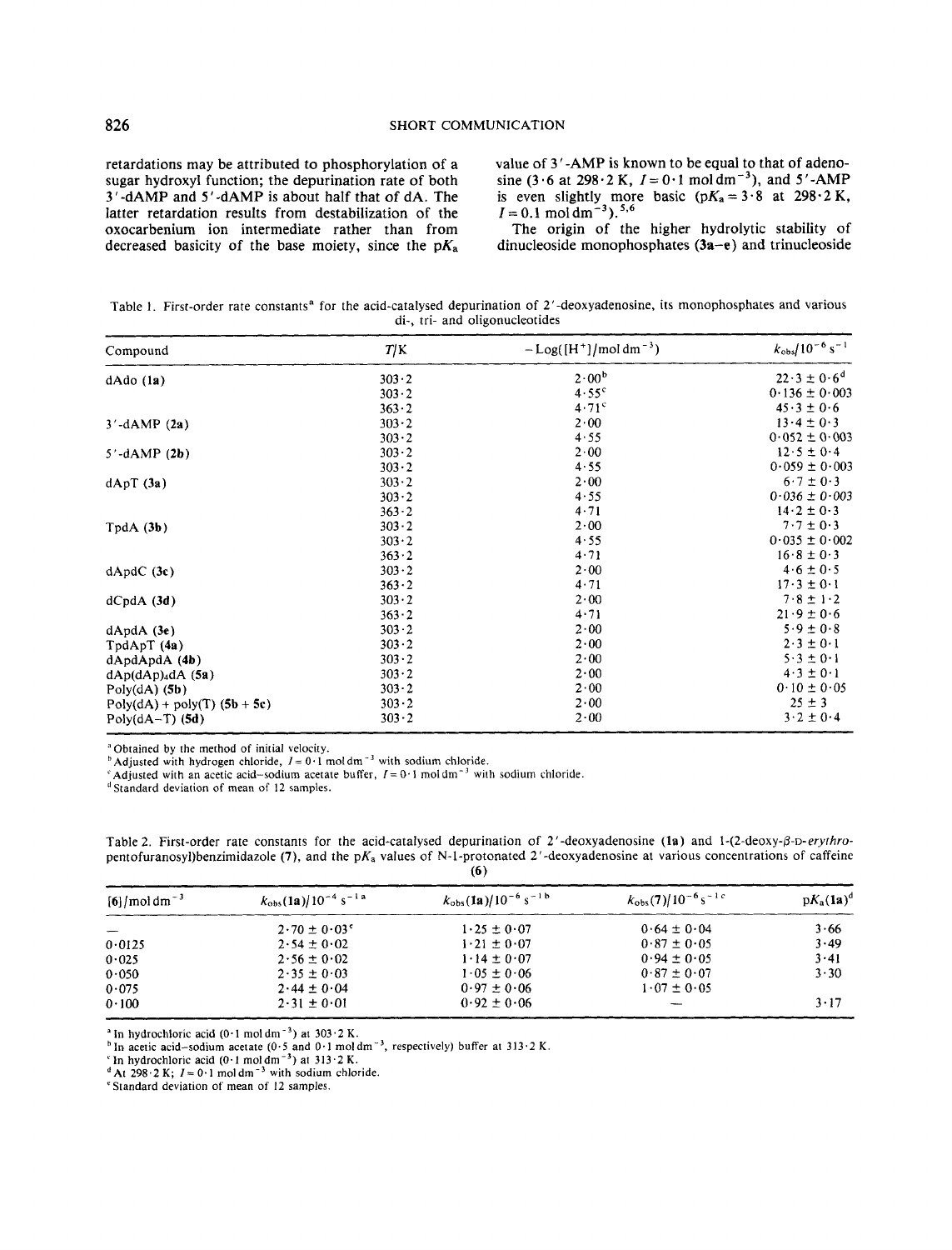diphosphates **(4a** and **b)** compared with 3'-dAMP and 5'-dAMP is of considerable interest. Factors that may affect the depurination rate include intramolecular base stacking and/or intramolecular electrostatic interactions. With dApT **(3a),** TpdA **(3b)** and TpdApT **(4a),**  the thymine base (Thy) remains uncharged under the experimental conditions employed,<sup>7</sup> and hence the electrostatic interactions between the base moieties may be ignored. The population of the stacked form of dinucleoside monophosphates has been estimated to vary from 20 to **40%** at 293 K, except for uridylyl- (3 ' *,5* ')uridine, the stacked population of which is less than 10%.<sup>8</sup> To elucidate the effect that base stacking may have on the pre-equilibrium protonation and rate-limiting departure of the adenine ring, the  $pK_a$ values of dA and the first-order rate constants of its depurination were determined at various concentrations of caffeine **(6).** The results obtained are summarized in Table 2.

Caffeine is known to stack efficiently with adenine derivatives, the association constant with adenosine, for example, being  $39 \text{ dm}^3 \text{ mol}^{-1}$  at  $298 \cdot 2 \text{ K}$ .<sup>9</sup> Accordingly, dA may be expected to be largely stacked at a caffeine concentration of  $0.1$  moldm<sup>-3</sup>. As can be seen from Table 2, the  $pK_a$ , value of dA, which refers to N-1 protonation,' is markedly decreased with increasing caffeine concentration, suggesting that stacking of the adenine ring with caffeine reduces its basicity, and hence retards depurination. The observed first-order rate constant is also decreased with increasing caffeine concentration, but considerably less than the equilibrium constant of the initial protonation. In other words, base-stacking interactions appear to retard the initial protonation and facilitate the departure of the protonated base moiety, the former influence being more marked. To verify this conclusion, the effect of caffeine concentration on the hydrolysis of 1-(2-deoxy-**P-D-erythro-pentofuranosy1)benzimidazole (7)** was studied. This compound reacts in principle by the same mechanism as dA.<sup>10</sup> However, it contains only one potential site of protonation, and hence the hydrolysis rate becomes independent of pH at  $pH < pK_a$  $(pK_a = 3.9$  at  $363.2$  K).<sup>10</sup> Under these conditions, the observed first-order rate constant is equal to the rate constant for the unimolecular heterolysis of the protonated substrate, which may be regarded as a model of the rate-limiting stage of dA depurination. The data in Table **2** show that the presence of caffeine indeed accelerates the heterolysis of the conjugate acid of **7** by about 50%. Accordingly, the conclusion that base stacking retards the protonation of dA, and that this rate retardation is partly compensated for by acceleration of the rate-limiting heterolysis, appears to be valid.

Since intermolecular stacking of dA with caffeine reduces its depurination rate by only about 20%, it appears evident that intramolecular base stacking may

have only a slight effect on the hydrolytic stability of dApT **(3a).** TpdA **(3b)** and TpdApT **(4a).** The stacking population of the latter compounds is undoubtedly less than **40%,\*** and hence the rate retardation may be expected to be of the order of 10%. Consistent with this view, the relative depurination rates of **3a** and **3b** compared with dA are not markedly increased with temperature, although the stacked population at elevated temperatures (350 **K)** is only about half *of* that at room temperature.<sup>8</sup> The relative rates observed at  $303 \cdot 2$  and 363.2 K are 0.26 and 0.31 with **3a** and 0.26 and 0.37 with **3b.** 

With dApdC **(3c),** dCpdA **(3d)** and dApdA **(3e),**  both of the base residues are positively charged at pH 2; adenine bears a proton at **N-1** and cytosine at N-3. The  $\log \beta_2$  value for the formation of diprotonated ApA, the ribo analogue of 5c, was observed to be  $6.8 \pm 0.1$ at 298.2 K ( $I=0.1$  moldm<sup>-3</sup>). The p $K_a$  value of the diprotonated form is thus 3.2, assuming that the  $pK_a$ value of the monoprotonated species is equal to that of adenosine (3.6). Accordingly, protonation of one of the base moieties reduces the basicity of the remaining adenine residue by **0.4** unit. This effect is large enough to account for the increased hydrolytic stability of **3c-e**  compared with 3'- and 5'-dAMP. Trimeric **(4b)** and hexameric 2 ' -deoxyadenylic acids **(5a)** are depurinated only slightly more slowly than the corresponding dimer **(3e 1.** 

The depurination rate of copolymer poly(dA-T) **(5d)**  does not differ markedly from that of the corresponding trimer, TpdApT (4a). It has been shown<sup>11</sup> that this polymer has a single-stranded structure under acidic conditions, and hence the result is expected. In contrast, poly(dA) **(5b)** adopts a double stranded helical structure at pH  $2^{12,13}$  It is interesting that the depurination rate of this double-stranded polymer is only 3% of that of the single-stranded copolymer **5d.**  However, the data available do not allow one to decide whether the high hydrolytic stability is a general feature of double-stranded helices. Surprisingly, poly(dA) is depurinated in the presence of one equivalent of poly(T) *(5c)* over 200 times as fast as in the absence of *5c.* According to hypochromicity measurements, poly(dA) is unable to complex with polyuridylic acid at  $pH < 3$ .<sup>13</sup> This finding strongly suggests that  $poly(dA)$ would also be unable to complex with poly(T) at pH 2. However, the exceptionally high depurination rate cannot be understood without assuming some kind of interaction between poly(dA) and poly(T).

In summary, adjacent nucleoside residues have only a moderate effect on the rate of acid-catalysed depurination of 2'-deoxyadenosine residues of small oligodeoxyribonucleotides. The effect of electrostatic interactions between adjacent bases appears to be more important than base stacking. At the polymeric level inter-strand interactions may either accelerate or decelerate the depurination by one order of magnitude.